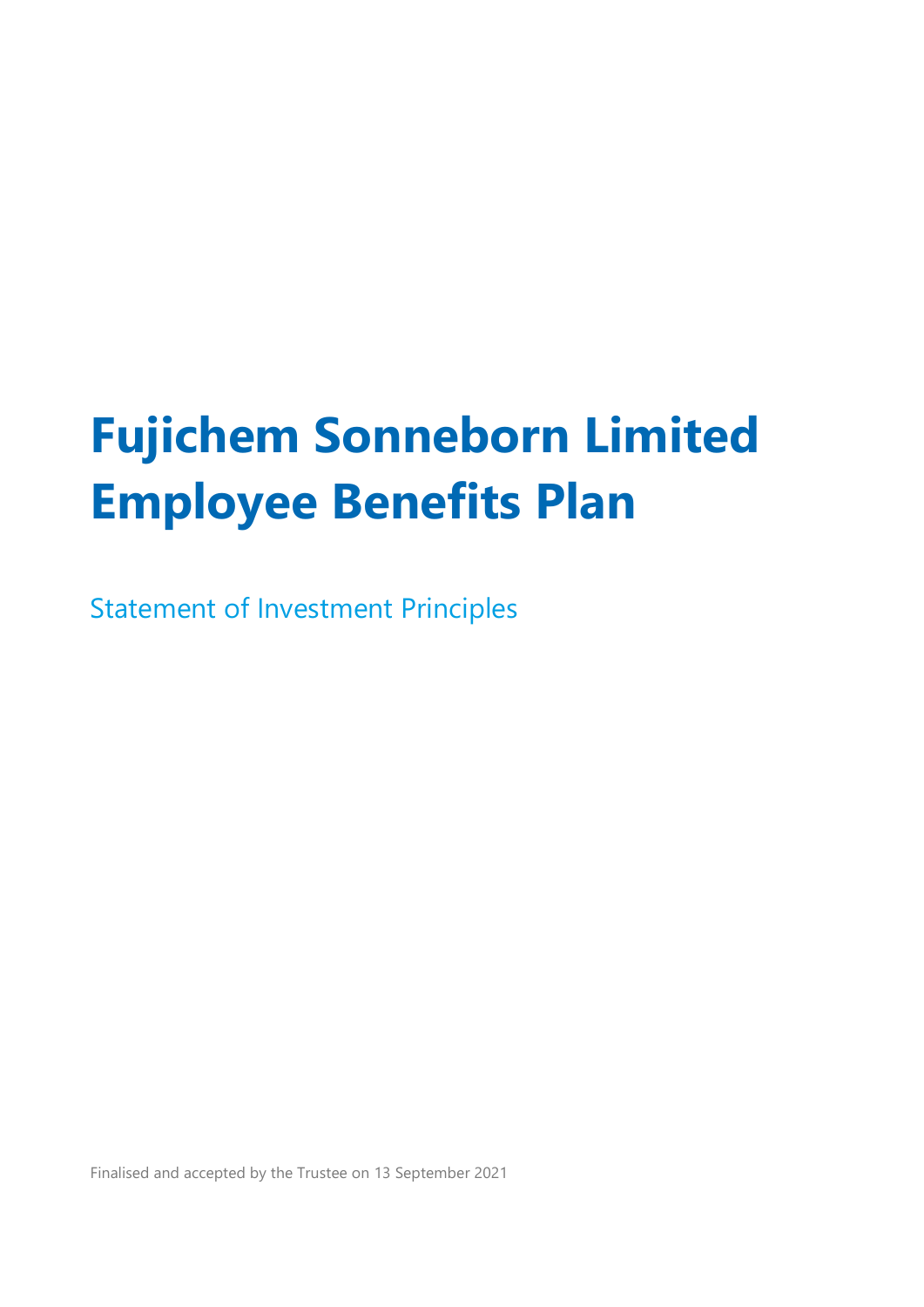# **1 Introduction**

- 1.1 This is the Statement of Investment Principles prepared by the Trustee of the Fujichem Sonneborn Limited Employee Benefits Plan (the "Plan"). This statement sets down the principles governing decisions about investments for the Plan to meet the requirements of:
	- the Pensions Act 1995, as amended by the Pensions Act 2004; and
	- the Occupational Pension Schemes (Investment) Regulations 2005 and the Occupational Pension Schemes (Investment) (Amendment) Regulations 2018.
	- the Occupational Pension Schemes (Investment and Disclosure) (Amendment and Modification) Regulations 2018.
	- the Occupational Pension Schemes (Investment and Disclosure) (Amendment) Regulations 2019.
- 1.2 In preparing this statement the Trustee has consulted Fujichem Sonneborn Ltd (the "Employer") and obtained advice from Barnett Waddingham LLP, the Trustee's investment consultants. Barnett Waddingham is authorised and regulated by the Financial Conduct Authority.
- 1.3 This statement has been prepared with regard to the 2001 Myners review of institutional investment (including subsequent updates), and Scheme Funding legislation.
- 1.4 The Trustee will review this statement at least every three years or if there is a significant change in the policy on any of the areas covered by the statement.
- 1.5 The investment powers of the Trustee are set out in the Trust Deed and Rules dated 29 September 2000. This statement is consistent with those powers. In particular, generally speaking the Trustee is not restricted in the kind of investment they can make.

# **2 Choosing Investments**

- 2.1 The Trustee's policy is to set the overall investment target and then monitor the performance of their managers against that target. In doing so, the Trustee considers the advice of their professional advisers, who they consider to be suitably qualified and experienced for this role.
- 2.2 The day-to-day management of the Plan's assets is delegated to one or more fund managers. The Plan's fund managers are detailed in the Statement of Investment Strategy. The fund managers are authorised and regulated by the Financial Conduct Authority, and are responsible for stock selection and the exercise of voting rights.
- 2.3 The Trustee reviews the appropriateness of the Plan's investment strategy on an ongoing basis. This review includes consideration of the continued competence of the fund managers with respect to performance within any guidelines set. The Trustee will also consult the Employer before amending the investment strategy.

### **3 Investment Objectives**

- 3.1 The Trustee's main investment objectives are:
	- to ensure that they can meet the members' entitlements under the Trust Deed and Rules as they fall due;
	- to achieve a long term positive real return;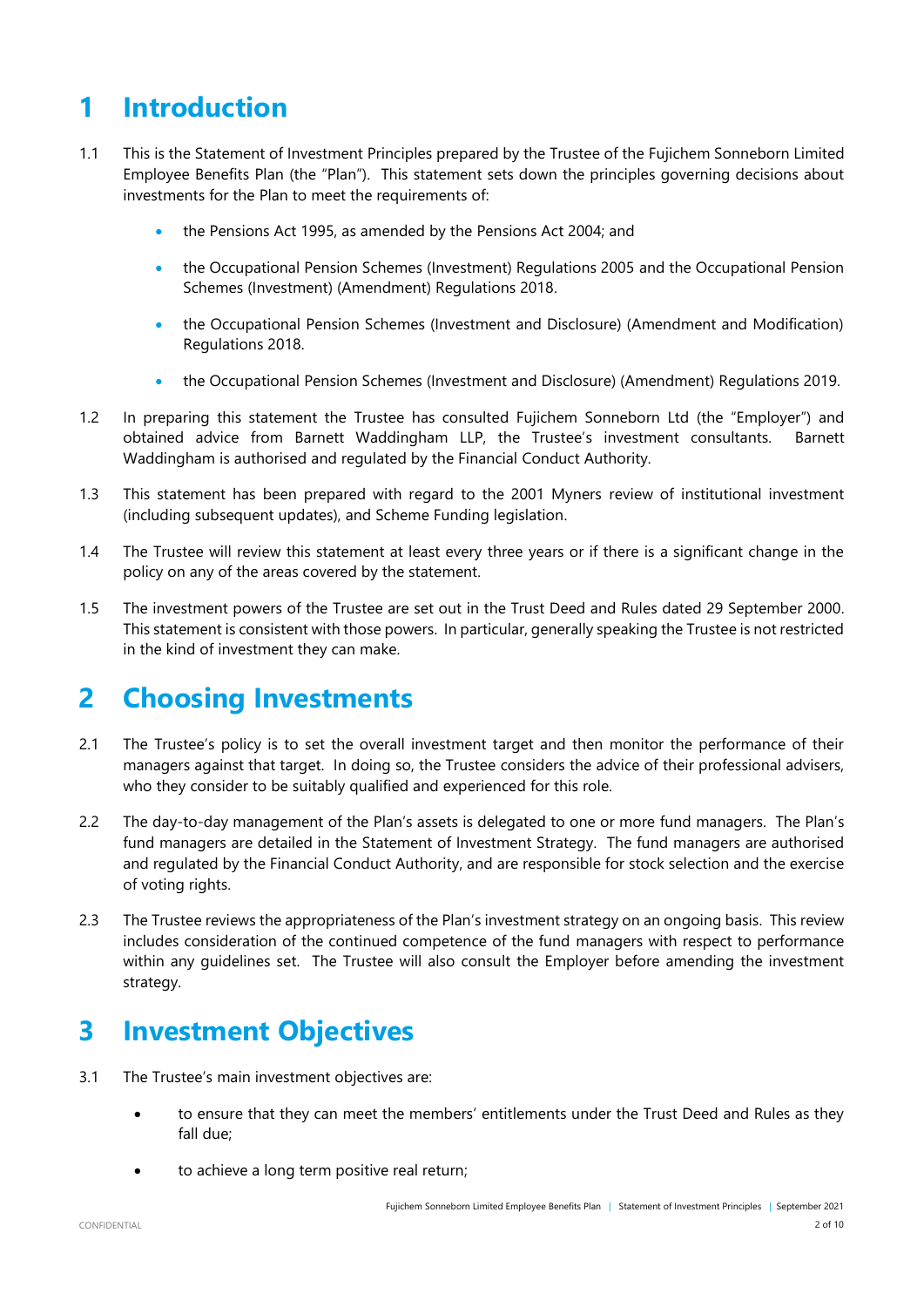- to manage the expected volatility of the returns achieved in order to control the level of volatility in the Plan's required contribution levels;
- to invest in assets of appropriate liquidity which will generate income and capital growth to meet, together with contributions from the Employer the cost of past benefits which the Plan provides;
- to reduce the risk of the assets failing to meet the liabilities over the long term;
- to minimise the long-term costs of the Plan by maximising the return on the assets whilst having regard to the above objectives.
- 3.2 The Trustee is aware of the relationship that exists between the particular investment portfolio that is held and the level of funding of the Plan's liabilities at any time. The Trustee has obtained exposure to investments that they expect will meet the Plan's objectives as best as possible.

### **4 Kinds of investments to be held**

- 4.1 The Plan can invest in a wide range of asset classes including:
	- Equities;
	- Bonds;
	- Cash;
	- Property;
	- Alternatives, including with profits policies, private equity, commodities, hedge funds, infrastructure, currency, high yield debt and derivatives;
	- **•** Annuity policies.
- 4.2 Any investment in derivative instruments is only made to contribute to a reduction in the overall level of risks in the portfolio or for the purposes of efficient portfolio management.
- 4.3 The Trustee monitors the employer-related investment content of their portfolio from time-to-time as a whole and will take steps to alter this should they discover this to be more than 5% of the portfolio.

### **5 The balance between different kinds of investments**

- 5.1 The Plan invests in assets that are expected to achieve the Plan's objectives. The Plan has a strategic asset allocation which has been agreed after considering the Plan's liability profile, funding position, expected return of the various asset classes and the need for diversification. The allocation between different asset classes is contained within the Statement of Investment Strategy.
- 5.2 The Trustee considers the merits of both active and passive management for the various elements of the portfolio and may select different approaches for different asset classes. The current arrangements are set out in the Statement of Investment Strategy.
- 5.3 From time to time the Plan may hold cash and therefore deviate from its strategic or tactical asset allocation in order to accommodate for any short term cashflows requirements or any other unexpected items.
- 5.4 The Trustee is aware that the appropriate balance between different kinds of investments will vary over time and therefore the Plan's asset allocation will be expected to change as the Plan's liability profile matures.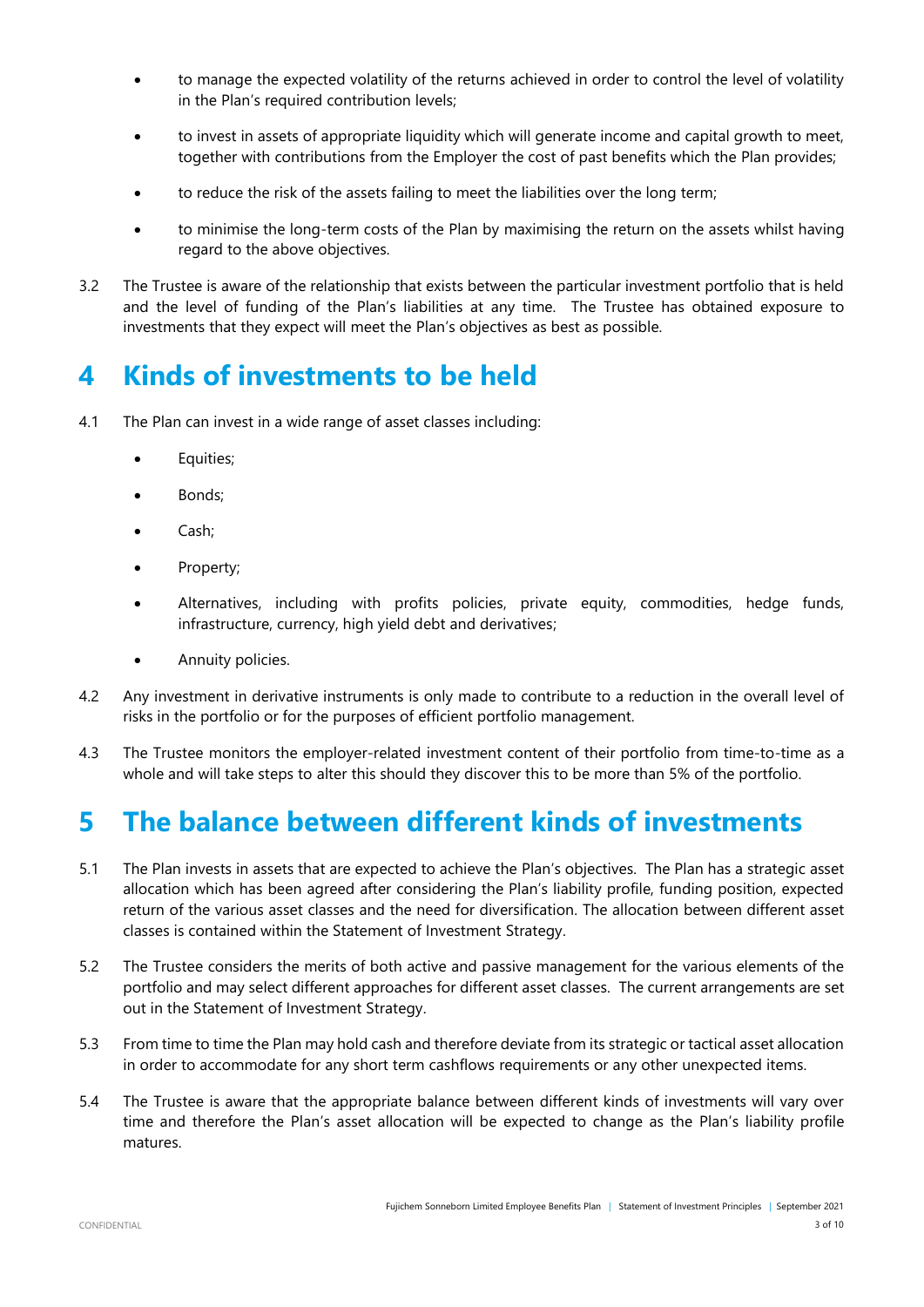### **6 Risks**

- 6.1 The Trustee has considered the following risks for the Plan with regard to its investment policy and the Plan's liabilities, and considered ways of managing/monitoring these risks:
- 6.2 Risk versus the liabilities The Trustee will monitor and review the investment strategy with respect to the liabilities following each actuarial valuation. The investment strategy will be set with consideration of the appropriate level of risk required for the funding strategy as set out in the Plan's Statement of Funding Principles.
- 6.3 Asset Allocation risk The asset allocation is detailed in the Plan's Statement of Investment Strategy and is monitored on a regular basis by the Trustee.
- 6.4 Fund manager risk The Trustee monitors each of the Plan's fund managers' performance on a regular basis in addition to having meetings with each manager from time to time as necessary, usually on an annual basis. The Trustee has a written agreement with each fund manager, which contains a number of restrictions on how each fund manager may operate.
- 6.5 Concentration risk Each fund manager is expected to manage broadly diversified portfolios and to spread assets across a number of individual shares and securities.
- 6.6 Loss of investment The risk of loss of investment by each fund manager and custodian is assessed by the Trustee. Each fund manager monitors counterparty credit risk and evaluates counterparty credit quality on a continuous basis.
- 6.7 Liquidity risk The Plan invests in assets such that there is a sufficient allocation to liquid investments that can be converted into cash at short notice given the Plan's cash flow requirements. The Plan's administrators assess the level of cash held in order to limit the impact of the cash flow requirements on the investment policy.
- 6.8 Covenant risk The creditworthiness of the Employer and the size of the pension liability relative to the Employer's earnings are monitored on a regular basis. The appropriate level of investment risk is considered with reference to the strength of the employer covenant.
- 6.9 Solvency and mismatching Risk is addressed through the asset allocation strategy and ongoing triennial actuarial valuations. The Trustee is aware that the asset allocation required to minimise the volatility of the solvency position may be different from that which would minimise the volatility on the Plan's funding basis.
- 6.10 Currency risk The Plan's liabilities are denominated in sterling. The Plan may gain exposure to overseas currencies by investing in assets that are denominated in a foreign currency or via currency management.
- 6.11 Governance risk Each asset manager is expected to undertake good stewardship and positive engagement in relation to the assets held. The Trustee monitors these and will report on the managers' practices in their annual Implementation Statement.
- 6.12 ESG/Climate Risk The Trustee has considered long-term financial risks to the Plan and ESG factors as well as climate risk are potentially financially material and will continue to develop its policy to consider these, alongside other factors, when selecting or reviewing the Plan's investments in order to avoid unexpected losses.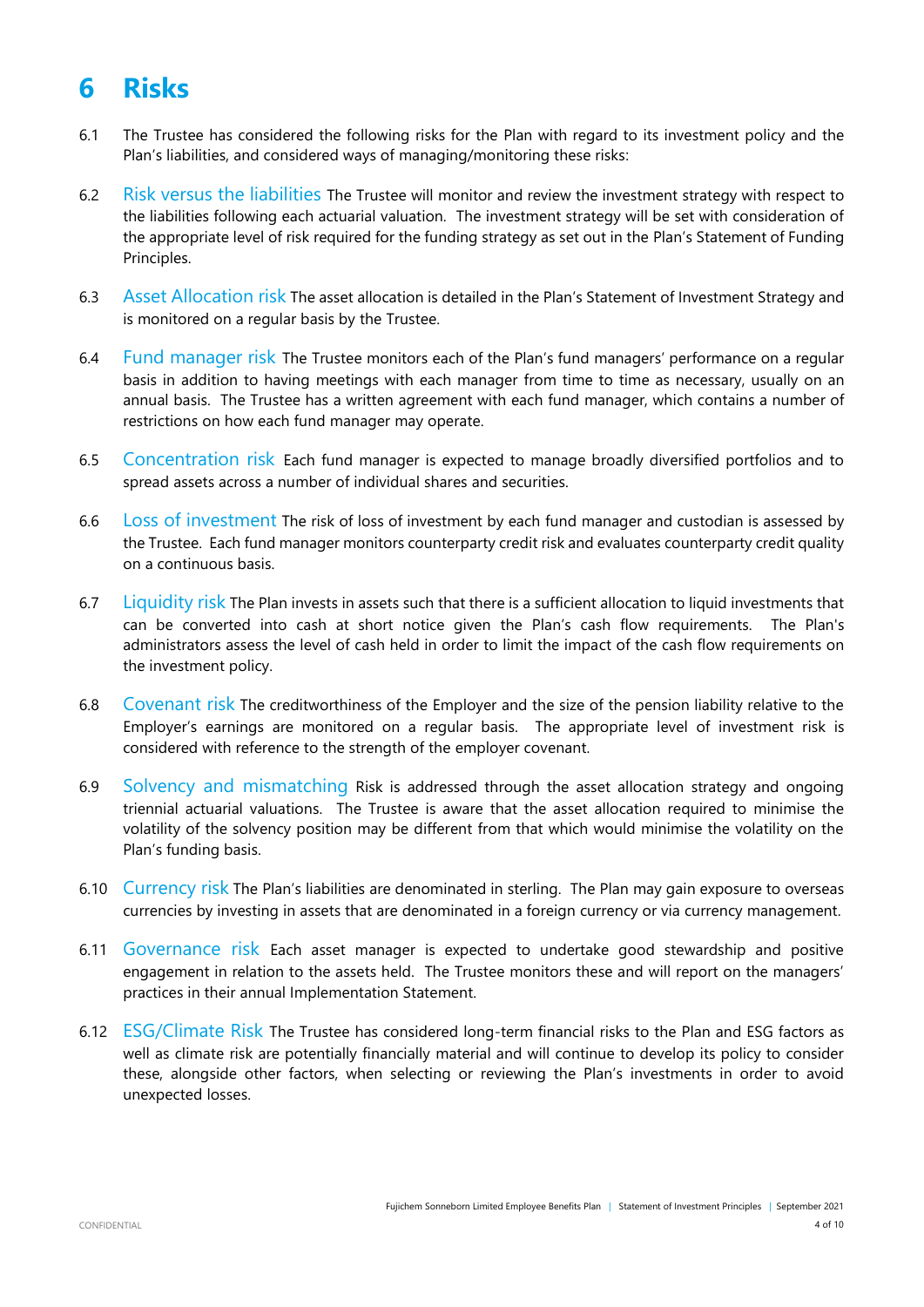# **7 Expected return on investments**

- 7.1 The Trustee has regard to the relative investment return and risk that each asset class is expected to provide. The Trustee is advised by their professional advisors on these matters, who they deem to be appropriately qualified experts. However, the day-to-day selection of investments is delegated to the fund managers.
- 7.2 The Trustee recognises the need to distinguish between nominal and real returns and to make appropriate allowance for inflation when making decisions and comparisons.
- 7.3 In considering the expected return from investments, the Trustee recognises that different asset classes have different long-term expected returns and expected volatilities relative to the liabilities.
- 7.4 Having established the investment strategy, the Trustee monitors the performance of each fund manager against an agreed benchmark as frequently as appropriate according to market conditions and the Plan's funding position. The Trustee meets the Plan's fund managers as frequently as is appropriate, normally on an annual basis, in order to review performance.

# **8 Realisation of investments**

- 8.1 The Trustee has delegated the responsibility for buying and selling investments to the fund managers. The Trustee has considered the risk of liquidity as referred to above.
- 8.2 Ultimately, the investments will all have to be sold when the Plan's life comes to an end. In this situation, the Trustee is aware of the fact that the realisable value of some investments, were there to be a forced sale, might be lower than the market value shown in the Plan accounts.

# **9 Financially material considerations, non-financial matters, the exercise of voting rights and engagement activities**

9.1. The Trustee has set policies in relation to these matters. These policies are set out in the Appendix to this statement.

### **10. Policy on arrangements with assets managers**

#### **Incentivising alignment with the Trustee's investment polices**

- 10.1. Prior to appointing an investment manager, the Trustee discusses the investment manager's approach to the management of ESG and climate related risks with the Plan's investment consultant, and how their policies are aligned with the Trustee's own investment beliefs.
- 10.2. When appointing an investment manager, in addition to considering the investment manager's investment philosophy, process and policies to establish how the manager intends to make the required investment returns, the Trustee also considers how ESG and climate risk are integrated into these. If the Trustee deems any aspect of these policies to be out of line with their own investment objectives for the part of the portfolio being considered, they will consider using another manager for the mandate.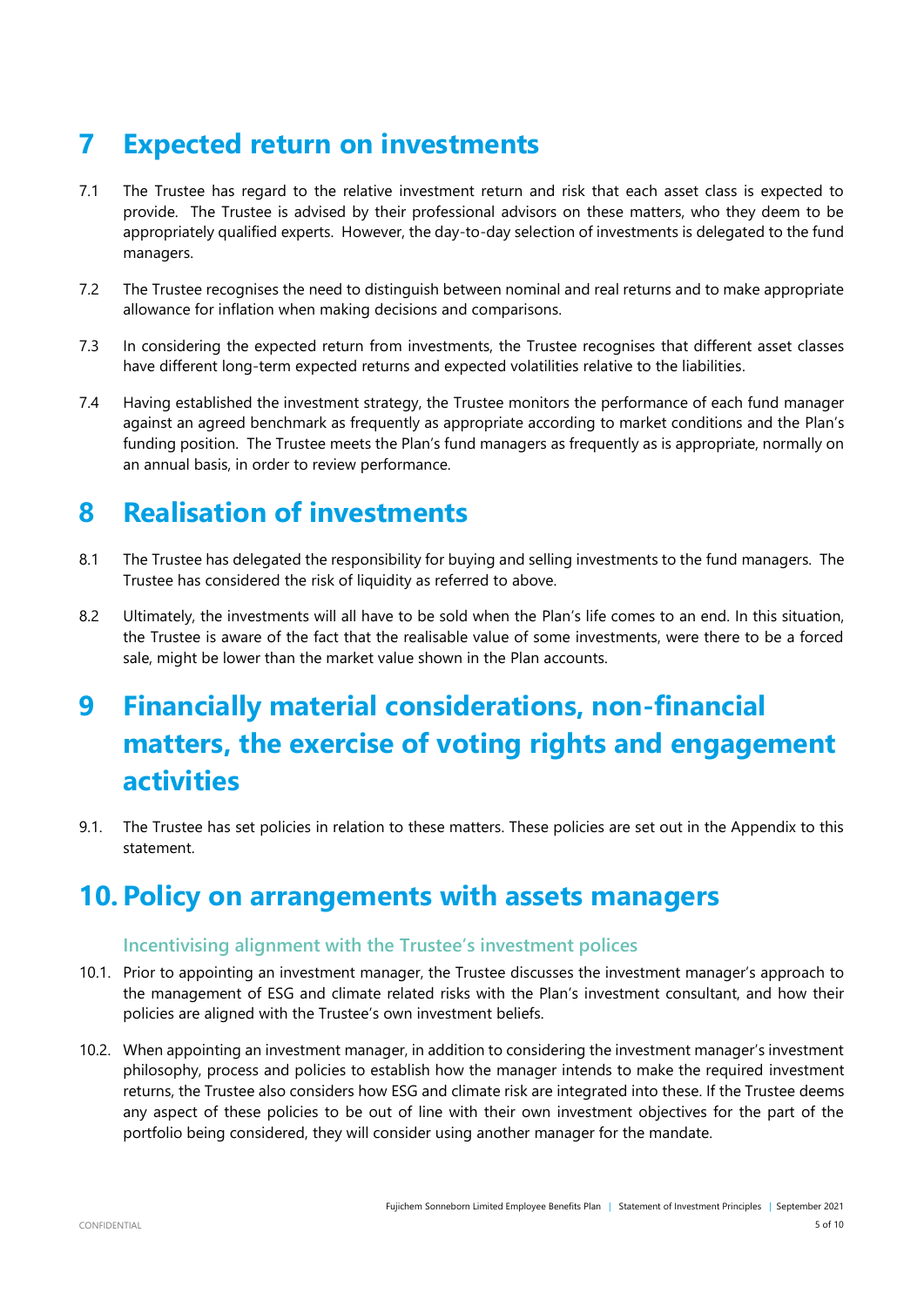- 10.3. The Trustee carries out a strategy review at least every three years where they assess the continuing relevance of the strategy in the context of the Plan's membership and their aims, beliefs and constraints. The Trustee monitors the investment managers' approach to ESG and climate related risks on an annual basis.
- 10.4. In the event that an investment manager ceases to meet the Trustee's desired aims, including the management of ESG and climate related risks, using the approach expected of them, their appointment will be terminated. The investment managers have been informed of this by the Trustee.

#### **Incentivising assessments based on medium to long term, financial and non-financial considerations**

- 10.5. The Trustee is mindful that the impact of ESG and climate change has a long-term nature. However, the Trustee recognises that the potential for change in value as a result of ESG and climate risk may occur over a much shorter term than climate change itself. The Trustee acknowledges this in their investment management arrangements.
- 10.6. When considering the management of objectives for an investment manager (including ESG and climate risk objectives), and then assessing their effectiveness and performance, the Trustee assesses these over a rolling timeframe. The Trustee believes the use of rolling timeframes, typically 3 to 5 years, is consistent with ensuring the investment manager makes decisions based on an appropriate time horizon. Where a fund may have an absolute return or shorter term target, this is generally supplementary to a longer term performance target. In the case of assets that are actively managed, the Trustee expects this longer term performance target to be sufficient to ensure an appropriate alignment of interests.
- 10.7. The Trustee expects investment managers to be voting and engaging on behalf of the Plan's holdings and the Plan monitors this activity within the Implementation Statement in the Plan's Annual Report and Accounts. The Trustee does not expect ESG considerations to be disregarded by the investment managers in an effort to achieve any short term targets.

#### **Method and time horizon for assessing performance**

- 10.8. The Trustee monitors the performance of their investment managers over medium to long-term periods that are consistent with the Trustee's investment aims, beliefs and constraints.
- 10.9. The Plan invests exclusively in pooled funds. The investment manager is remunerated by the Trustee based on the assets they manage on behalf of the Trustee. As the funds grow, due to successful investment by the investment manager, they receive more and as values fall they receive less. In some instances, a performance fee may also be applied.
- 10.10. The Trustee believes that this fee structure enables the investment manager to focus on long-term performance without worrying about short term dips in performance significantly affecting their revenue.
- 10.11. The Trustee asks the Plan's investment consultant to assess if the asset management fee is in line with the market when the manager is selected, and the appropriateness of the annual management charges are considered regularly as part of the review of the Statement of Investment Principles.

#### **Portfolio turnover costs**

- 10.12. The Trustee acknowledges that portfolio turnover costs can impact on the performance of their investments. Overall performance is assessed as part of the quarterly investment monitoring process.
- 10.13. During the investment manager appointment process, the Trustee may consider both past and anticipated portfolio turnover levels. When underperformance is identified, deviations from the expected level of turnover may be investigated with the investment manager concerned if it is felt they may have been a significant contributor to the underperformance. Assessments reflect the market conditions and peer group practices. The Trustee acknowledge that for some asset classes, such as LDI, a higher turnover of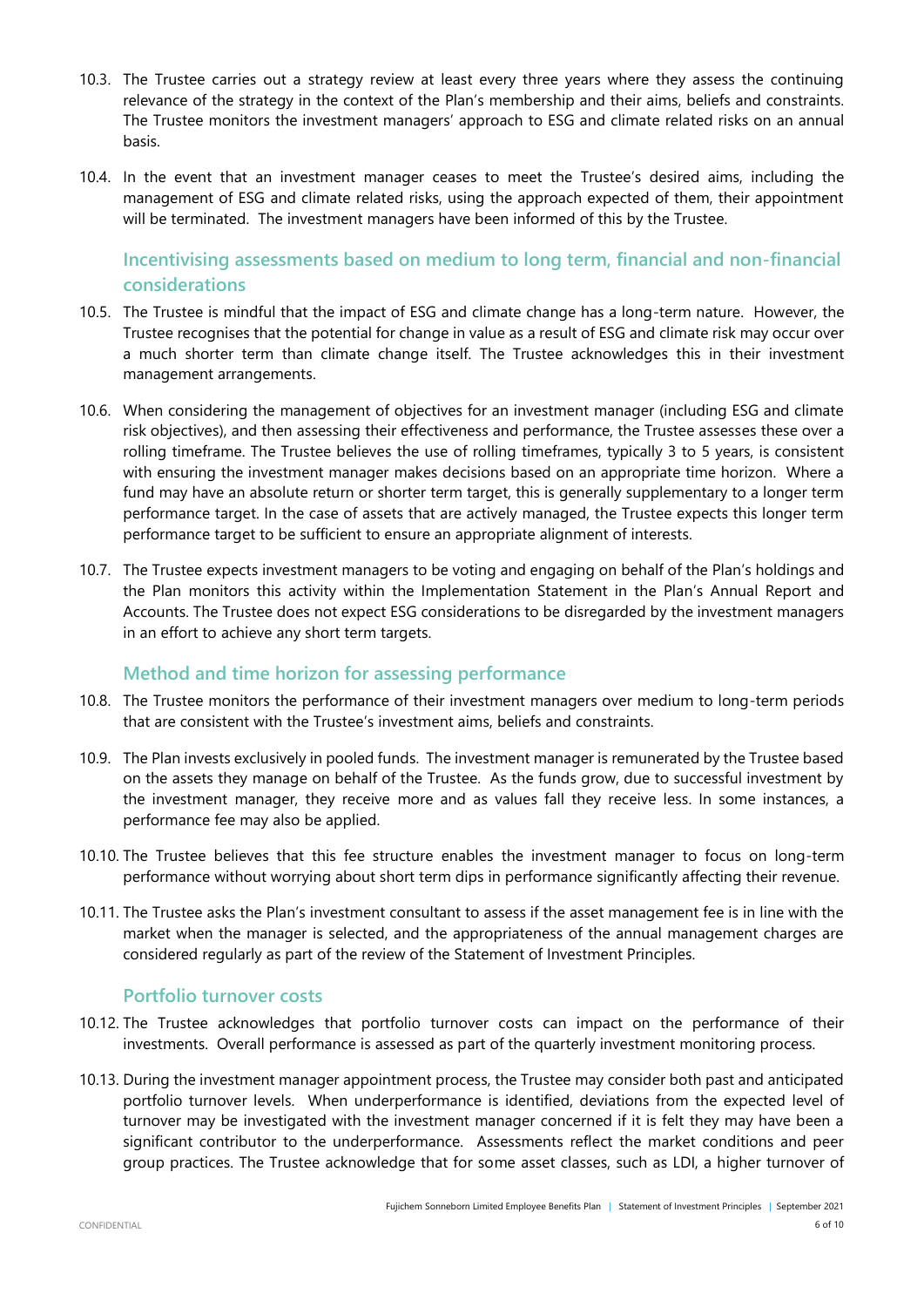contracts such as repurchase agreements, can be beneficial to the fund from both a risk and cost perspective.

#### **Duration of arrangement with asset manager**

- 10.14. For the open-ended pooled funds in which the Plan invests, there are no predetermined terms of agreement with the investment managers.
- 10.15. The suitability of the Plan's asset allocation and its ongoing alignment with the Trustee's investment beliefs is assessed every three years, or when changes deem it appropriate to do so more frequently. As part of this review the ongoing appropriateness of the investment managers, and the specific funds used, is assessed.

### **11. Agreement**

11.1. This statement was agreed by the Trustee, and replaces any previous statements. Copies of this statement and any subsequent amendments will be made available to the employer, the investment managers, the actuary and the Plan auditor upon request.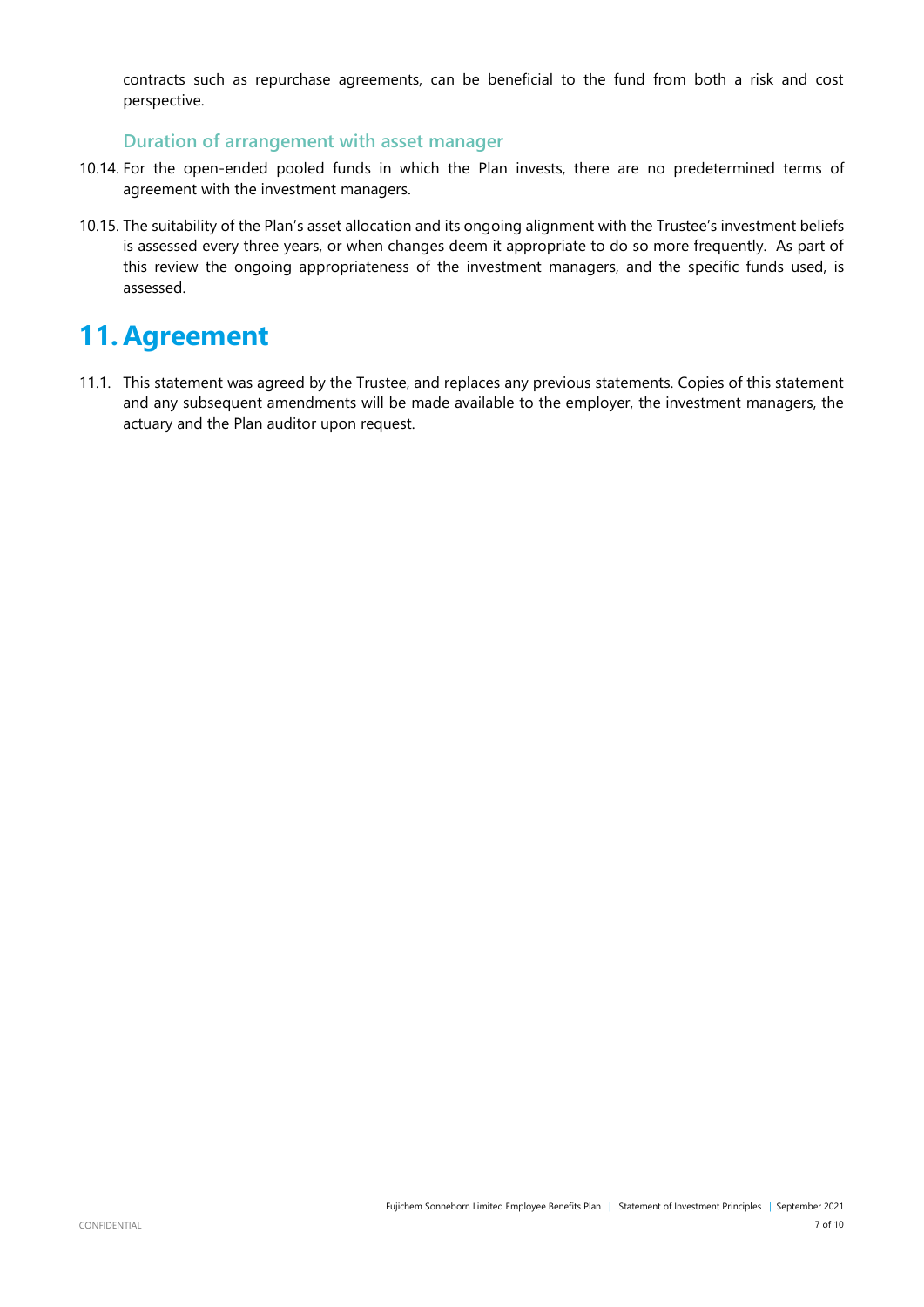### **Appendix 1 Note on financially material considerations, the exercise of rights and engagement activities, and non-financial matters**

### **Policy on financially material considerations**

The Trustee believes that Environmental, Social and Governance ("ESG") factors are financially material – that is, they have the potential to impact the value of the Plan's investments over the length of time during which the benefits provided by the Plan for members require to be funded to a level which would allow the benefits to be bought out with an insurer. This is likely to be not less than five years from the date of this Statement of Investment Principles. The Trustee therefore has a policy to consider these, alongside other factors, when selecting or reviewing the Plan's investments. The Trustee will be reliant on the information presented by the investment managers and their investment advisors regarding the extent to which an investment manager allows for ESG in making their investment decisions.

The Trustee received training from its investment advisor on ESG factors at a Trustee meeting in December 2018. The Trustee considered the research findings presented at this training, as well as a summary of the position of the investment managers currently used in the portfolio presented by its investment advisor at a Trustee meeting in June 2019, to form their views on the financial materiality of ESG factors as they apply to the Plan's current investments.

The Trustee has elected to invest the Plan's assets through pooled funds. The choice of underlying funds is made by the Trustee after taking advice from their investment consultant. The Trustee and the managers of the underlying funds take into account ESG factors (including climate change risks) in their decisions in relation to the selection, retention and realisation of investments as follows:

**Selection of investments:** Assess the investment managers' ESG integration credentials and capabilities, including stewardship, as a routine part of requests for information/proposals as well as through other regular reporting channels.

**Retention of investments:** Developing a robust monitoring process in order to monitor ESG considerations on an ongoing basis by regularly seeking information on the responsible investing policies and practices of the investment managers.

**Realisation of investments:** The Trustee will request information from investment managers about how ESG considerations are taken into account in decisions to realise investments.

The Trustee will continue to monitor and assess ESG factors, and risks and opportunities arising from them, as follows:

- The Trustee will obtain regular training on ESG considerations in order to understand fully how ESG factors including climate change could impact the Plan and its investments;
- As part of ongoing monitoring of the Plan's investment managers, the Trustee will use any ESG ratings information available within the pensions industry or provided by its investment consultant, to assess how the Plan's investment managers take account of ESG issues; and
- Through their investment consultant the Trustee will request that all of the Plan's investment managers provide information about their ESG policies, and details of how they integrate ESG into their investment processes on an annual basis.

The Trustee appreciates that the method of incorporating ESG in the investment strategy and process will differ between asset classes. A summary of the Trustee's views for each asset class in which the Plan invests is outlined below.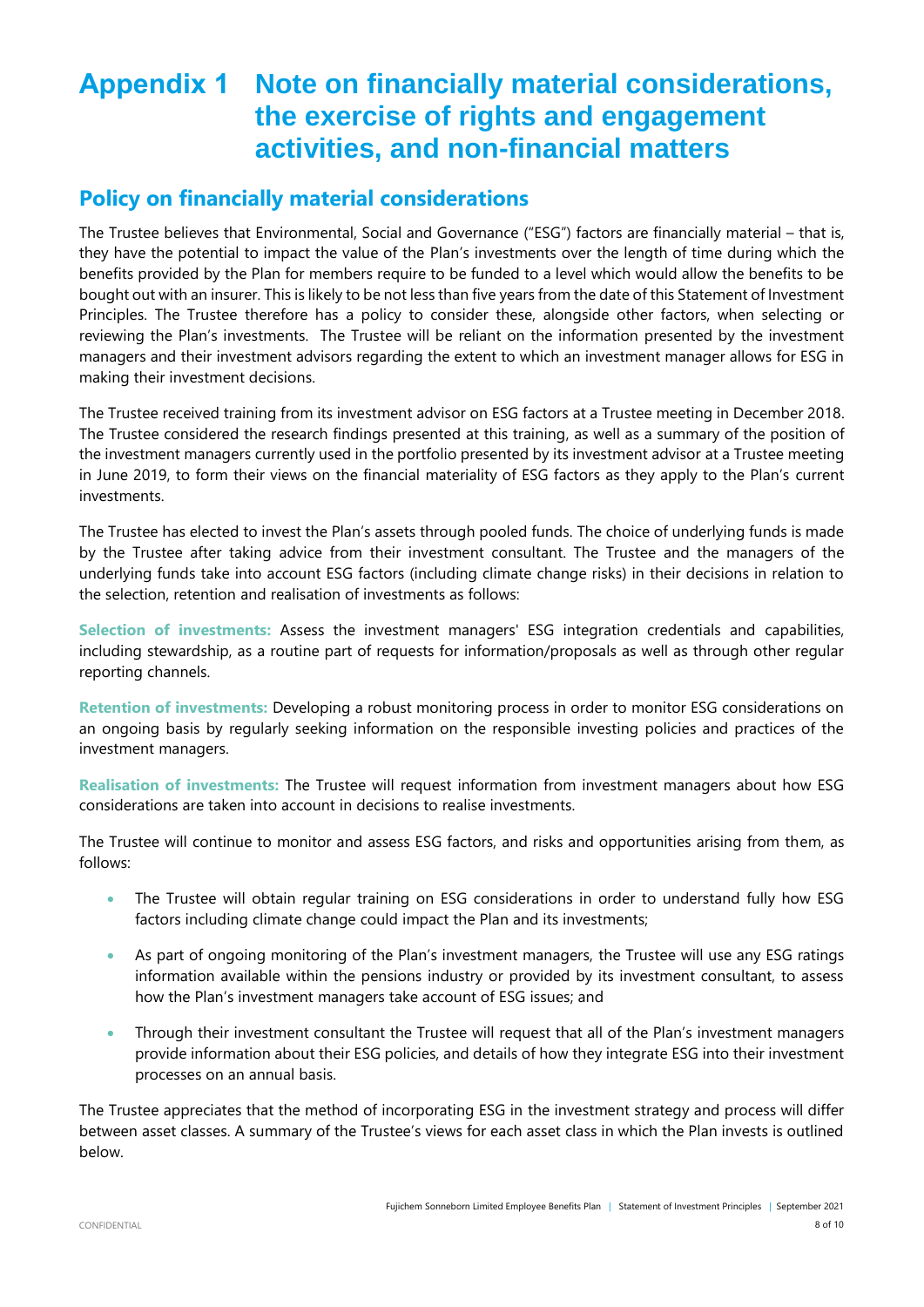#### **Passive equities**

The Trustee believes that ESG issues have the potential to be financially material to the risk-adjusted returns achieved by the Plan's passive equities.

The Trustee accepts that the investment managers must invest in accordance with the specified index and therefore may not be able to select, retain or realise investments based on ESG related risks and opportunities. The Trustee therefore requires that the investment managers take into account ESG considerations by engaging companies and by exercising voting rights. However, the process for incorporating ESG issues should be consistent with, and proportionate to, the rest of the investment process.

The Plan's current passive equity manager, Legal & General ("L&G"), is a large and long-term investor, and engages with companies (including those in the indices that the Plan invests in) on matters including wider ESG factors and climate change on a regular basis.

The Trustee has elected to invest the Plan's passive equity portfolio in LGIM's Future World Global Equity Index Fund, which tracks the performance of the Solactive L&G ESG Global Markets Index.

#### **Liability driven investment and cash funds**

The Trustee does not believe there is significant scope for ESG issues to improve risk-adjusted returns within the Plan's LDI and cash holdings.

#### **Actively managed funds**

The Trustee believes that ESG factors have the potential to be financially material to the risk-adjusted returns achieved by the Plan's diversified growth fund and high yield credit fund.

These funds are actively managed and aim to achieve their outperformance targets with low volatility and the managers are expected to therefore consider all financially material considerations, including but not limited to ESG factors, when managing the funds.

The Trustee is satisfied that the managers have suitable processes to consider ESG factors and take them into account, where relevant, in the selection, retention and realisation of the underlying investments within the funds. When reviewing and selecting managers, if all other considerations are equal, then the investment manager with the better ESG credentials will be selected to manage the Plan's assets. However, an investment manager's excellence in this area will not necessarily take precedence over other factors, including (but not limited to) historical performance or fees.

### **Policy for taking into account non-financial matters**

The Trustee does not take into account the Plan members' and beneficiaries' views on ethical considerations, social and environmental impacts, or present and future quality of life of members and beneficiaries in the selection, retention and realisation of investments.

However, the Trustee does expect its' investment managers to select investments that would have a beneficial impact on each of the above factors, all other considerations being equal.

### **Policy on the exercising of voting rights**

The Trustee's policy on the exercise of rights attaching to investments, including voting rights, and in undertaking engagement activities in respect of the investments is that these rights should be exercised by the investment managers on the Trustee's behalf. In doing so, the Trustee expects that the investment managers will use their influence as major institutional investors to exercise the Trustee's rights and duties as shareholders, including where appropriate engaging with underlying investee companies to promote good corporate governance, accountability and to understand how those companies take account of ESG issues in their businesses.